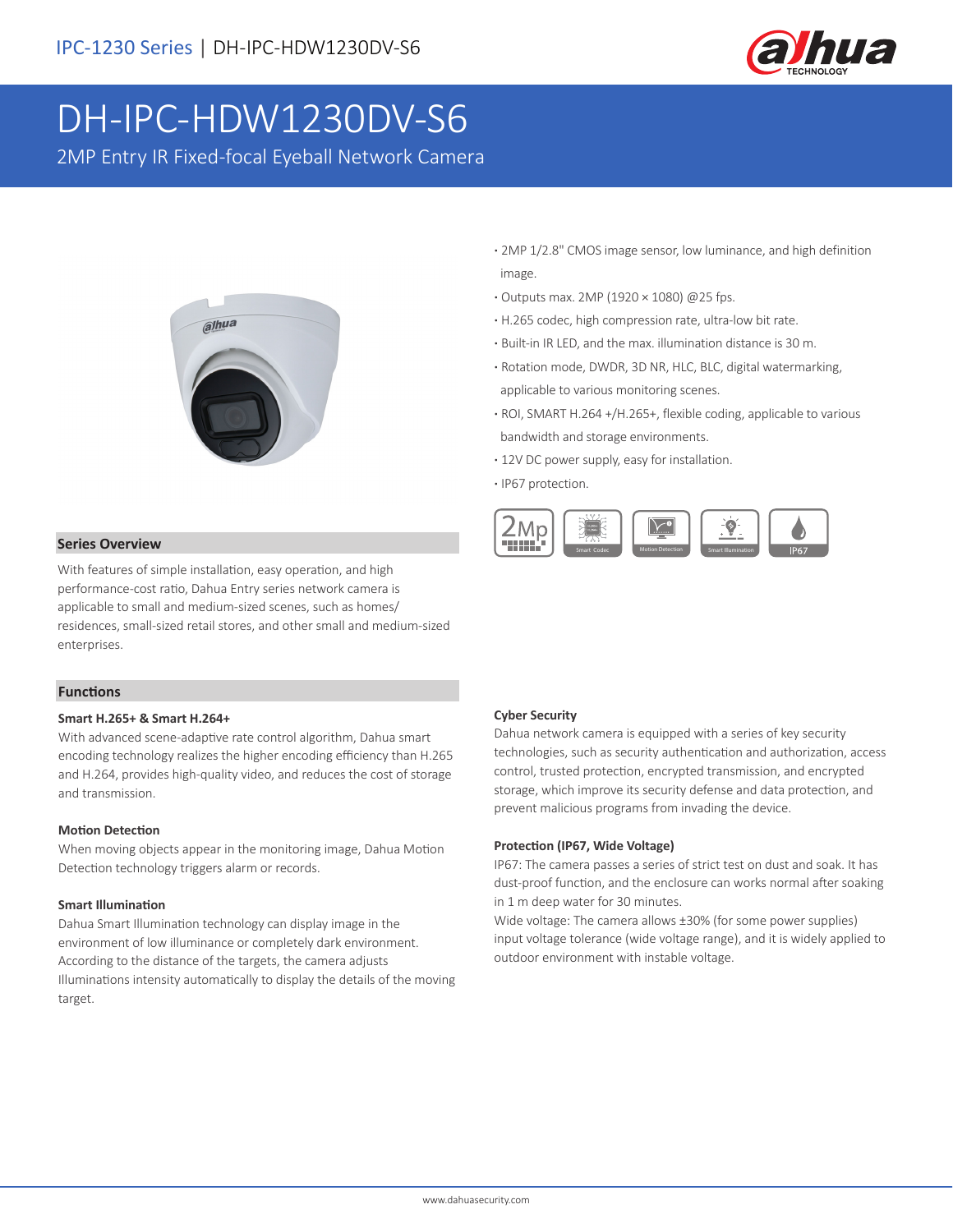# IPC-1230 Series | DH-IPC-HDW1230DV-S6

| <b>Technical Specification</b>  |                  |                                                                                                                                                   |                      |                                |                     |  |  |
|---------------------------------|------------------|---------------------------------------------------------------------------------------------------------------------------------------------------|----------------------|--------------------------------|---------------------|--|--|
| Camera                          |                  |                                                                                                                                                   |                      |                                |                     |  |  |
| Image Sensor                    |                  | 1/2.8" CMOS                                                                                                                                       |                      |                                |                     |  |  |
| Max. Resolution                 |                  | 1920 (H) × 1080 (V)                                                                                                                               |                      |                                |                     |  |  |
| <b>ROM</b>                      |                  | 16 MB                                                                                                                                             |                      |                                |                     |  |  |
| <b>RAM</b>                      |                  | 64 MB                                                                                                                                             |                      |                                |                     |  |  |
| <b>Scanning System</b>          |                  | Progressive                                                                                                                                       |                      |                                |                     |  |  |
| <b>Electronic Shutter Speed</b> |                  | Auto/Manual 1/3 s–1/100,000 s                                                                                                                     |                      |                                |                     |  |  |
| Min. Illumination               |                  | 0.01 Lux@F2.0                                                                                                                                     |                      |                                |                     |  |  |
| S/N Ratio                       |                  | > 56 dB                                                                                                                                           |                      |                                |                     |  |  |
| <b>Illumination Distance</b>    |                  | 2.8 mm: 30 m (98.43 ft) (IR)<br>3.6 mm: 30 m (98.43 ft) (IR)                                                                                      |                      |                                |                     |  |  |
| Illuminator On/Off Control      |                  | Auto; Manual                                                                                                                                      |                      |                                |                     |  |  |
| <b>Illuminator Number</b>       |                  | 2 (IR LED)                                                                                                                                        |                      |                                |                     |  |  |
| Pan/Tilt/Rotation Range         |                  | Pan: 0°-360°<br>Tilt: 0°-78°<br>Rotation: 0°-360°                                                                                                 |                      |                                |                     |  |  |
| Lens                            |                  |                                                                                                                                                   |                      |                                |                     |  |  |
| Lens Type                       |                  | Fixed-focal                                                                                                                                       |                      |                                |                     |  |  |
| Lens Mount                      |                  | M12                                                                                                                                               |                      |                                |                     |  |  |
| <b>Focal Length</b>             |                  | 2.8 mm; 3.6 mm                                                                                                                                    |                      |                                |                     |  |  |
| Max. Aperture                   |                  | 2.8 mm: F2.0<br>3.6 mm: F2.0                                                                                                                      |                      |                                |                     |  |  |
| Field of View                   |                  | 2.8 mm: Horizontal: 102°; Vertical: 59°; Diagonal: 120°<br>3.6 mm: Horizontal: 83°; Vertical: 44°; Diagonal: 99°                                  |                      |                                |                     |  |  |
| Iris Control                    |                  | Fixed                                                                                                                                             |                      |                                |                     |  |  |
| <b>Close Focus Distance</b>     |                  | 2.8 mm: 0.5 m (1.64 ft)<br>3.6 mm: 0.8 m (2.62 ft)                                                                                                |                      |                                |                     |  |  |
|                                 | Lens             | Detect                                                                                                                                            | Observe              | Recognize                      | Identify            |  |  |
| <b>DORI</b><br>Distance         | $2.8 \text{ mm}$ | 38.6 m<br>(126.64 ft)                                                                                                                             | 15.4 m<br>(50.52 ft) | 7.7 <sub>m</sub><br>(25.26 ft) | 3.9 m<br>(12.80 ft) |  |  |
|                                 | $3.6$ mm         | 54.4 m<br>(178.48 ft)                                                                                                                             | 21.8 m<br>(71.52 ft) | 10.9 m<br>(35.76 ft)           | 5.4 m<br>(17.72 ft) |  |  |
| Video                           |                  |                                                                                                                                                   |                      |                                |                     |  |  |
| Video Compression               |                  | H.265; H.264; H.264B; MJPEG (only supported by the<br>sub stream)                                                                                 |                      |                                |                     |  |  |
| <b>Smart Codec</b>              |                  | Smart H.265+; Smart H.264+                                                                                                                        |                      |                                |                     |  |  |
| Video Frame Rate                |                  | Main stream: 1920 × 1080@(1-25/30 fps)<br>Sub stream: 704 × 576@(1-25 fps)/704 × 480@(1-30<br>$f$ ps)                                             |                      |                                |                     |  |  |
| <b>Stream Capability</b>        |                  | 2 streams                                                                                                                                         |                      |                                |                     |  |  |
| Resolution                      |                  | 1080p (1920 × 1080); 1.3M (1280 × 960); 720p (1280<br>× 720); D1 (704 × 576/704 × 480); VGA (640 × 480); CIF<br>$(352 \times 288/352 \times 240)$ |                      |                                |                     |  |  |
| <b>Bit Rate Control</b>         |                  | CBR/VBR                                                                                                                                           |                      |                                |                     |  |  |
| Video Bit Rate                  |                  | H.264: 32 kbps-6144 kbps<br>H.265: 12 kbps-6144 kbps                                                                                              |                      |                                |                     |  |  |
| Day/Night                       |                  | Auto(ICR) / Color/B/W                                                                                                                             |                      |                                |                     |  |  |

| Yes                                                                                                                                                                                                         |  |  |
|-------------------------------------------------------------------------------------------------------------------------------------------------------------------------------------------------------------|--|--|
| Yes                                                                                                                                                                                                         |  |  |
| <b>DWDR</b>                                                                                                                                                                                                 |  |  |
| Auto; natural; street lamp; outdoor; manual; regional<br>custom                                                                                                                                             |  |  |
| Manual; Auto                                                                                                                                                                                                |  |  |
| 3D NR                                                                                                                                                                                                       |  |  |
| OFF/ON (4 areas, rectangular)                                                                                                                                                                               |  |  |
| Yes (4 areas)                                                                                                                                                                                               |  |  |
| Yes                                                                                                                                                                                                         |  |  |
| 0°/90°/180°/270° (Support 90°/270° with 1080p<br>resolution and lower)                                                                                                                                      |  |  |
| Yes                                                                                                                                                                                                         |  |  |
| 4 areas                                                                                                                                                                                                     |  |  |
|                                                                                                                                                                                                             |  |  |
| Network disconnection; IP conflict; illegal access; motion<br>detection; video tampering; security exception                                                                                                |  |  |
|                                                                                                                                                                                                             |  |  |
| RJ-45 (10/100 Base-T)                                                                                                                                                                                       |  |  |
| Yes                                                                                                                                                                                                         |  |  |
| Video encryption; Configuration encryption; Digest;<br>WSSE; Account lockout; Security logs; Generation and<br>importing of X.509 certification; HTTPS; Trusted boot;<br>Trusted execution; Trusted upgrade |  |  |
| IPv4; IPv6; HTTP; HTTPS; TCP; UDP; ARP; RTP; RTSP;<br>SMTP; FTP; DHCP; DNS; DDNS; NTP; Multicast                                                                                                            |  |  |
| ONVIF (Profile S/Profile T); CGI; P2P                                                                                                                                                                       |  |  |
| 6 (Total bandwidth: 36 M)                                                                                                                                                                                   |  |  |
| <b>FTP</b>                                                                                                                                                                                                  |  |  |
| IE<br>Chrome<br>Firefox                                                                                                                                                                                     |  |  |
| Smart PSS; DSS; DMSS                                                                                                                                                                                        |  |  |
| IOS; Android                                                                                                                                                                                                |  |  |
|                                                                                                                                                                                                             |  |  |
| CE-LVD: EN62368-1<br>CE-EMC: Electromagnetic Compatibility Directive<br>2014/30/EU<br>FCC: 47 CFR FCC Part 15, Subpart B                                                                                    |  |  |
|                                                                                                                                                                                                             |  |  |
| 12V DC                                                                                                                                                                                                      |  |  |
| Basic: 1.4W (12V DC)<br>Max. (ICR + IR intensity): 4.1W (12V DC)                                                                                                                                            |  |  |
|                                                                                                                                                                                                             |  |  |
| -40 °C to +60 °C (-40 °F to +140 °F)                                                                                                                                                                        |  |  |
| ≤95%                                                                                                                                                                                                        |  |  |
|                                                                                                                                                                                                             |  |  |